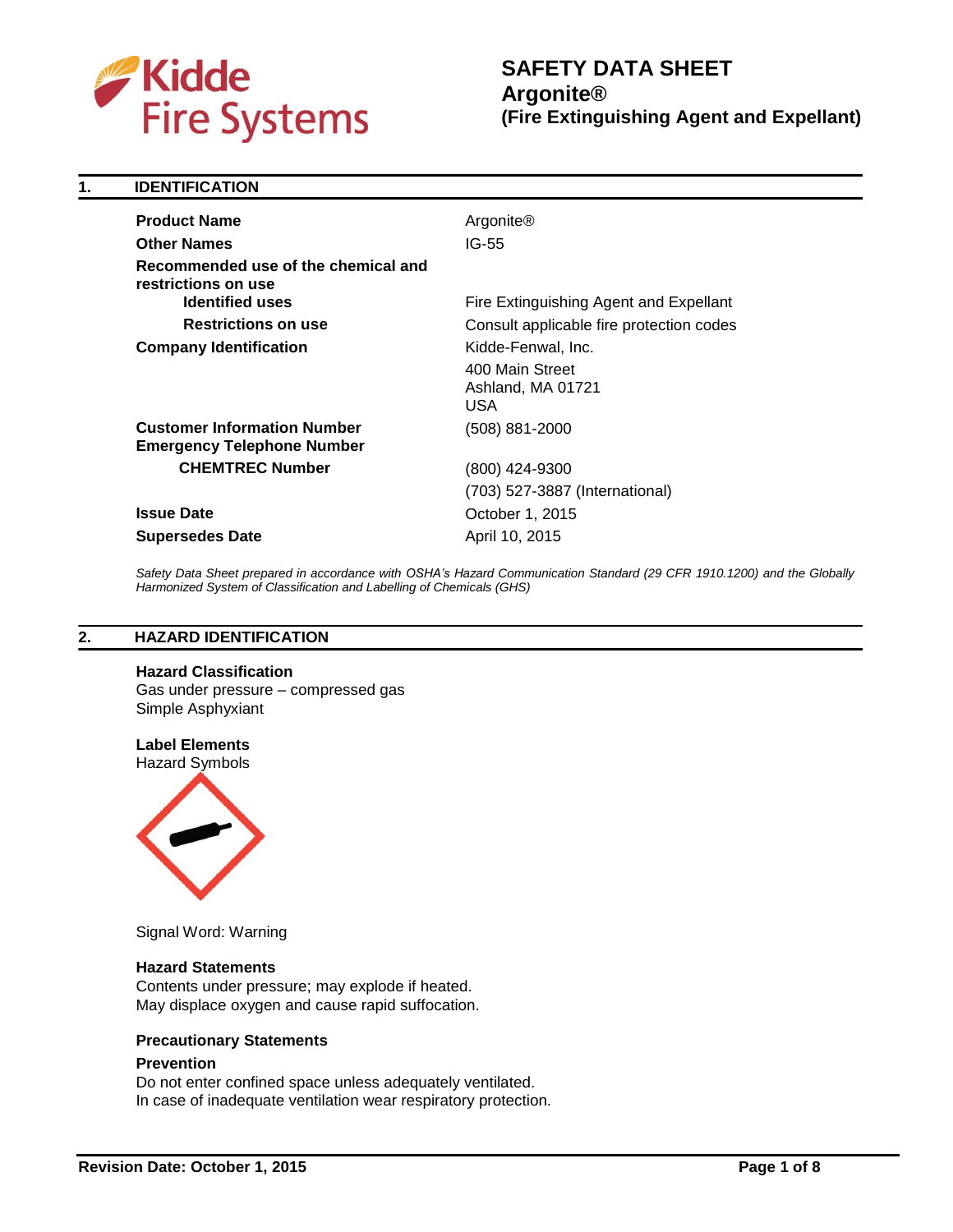

# **2. HAZARD IDENTIFICATION**

**Response** None **Storage** Keep container tightly closed. Protect from sunlight and store in well-ventilated place. **Disposal** None

#### **Other Hazards**

Avoid direct inhalation of undiluted gas. Can cause suffocation by reducing oxygen available for breathing. Breathing very high concentrations can cause dizziness, shortness of breath, unconsciousness or asphyxiation.

#### **Specific Concentration Limits**

The values listed below represent the percentages of ingredients of unknown toxicity.

| Acute oral toxicity       | 0%   |
|---------------------------|------|
| Acute dermal toxicity     | 0%   |
| Acute inhalation toxicity | 0%   |
| Acute aquatic toxicity    | 100% |

#### **3. COMPOSITION/INFORMATION ON INGREDIENTS**

# **Synonyms:** IG-55

This product is a mixture.

| Component | <b>CAS Number</b> | <b>Concentration</b> |
|-----------|-------------------|----------------------|
| Nitrogen  | 7727-37-9         | 50-52%               |
| Argon     | 7440-37-1         | 48-50%               |

#### **4. FIRST- AID MEASURES**

**Description of necessary first-aid measures Eyes** No specific measures. **Skin** No specific measures. **Ingestion** Ingestion is not considered a potential route of exposure.

#### **Inhalation**

Remove from exposure. If there is difficulty in breathing, give oxygen. Obtain medical attention immediately.

#### **Most important symptoms/effects, acute and delayed**

Aside from the information found under Description of necessary first aid measures (above) and Indication of immediate medical attention and special treatment needed, no additional symptoms and effects are anticipated.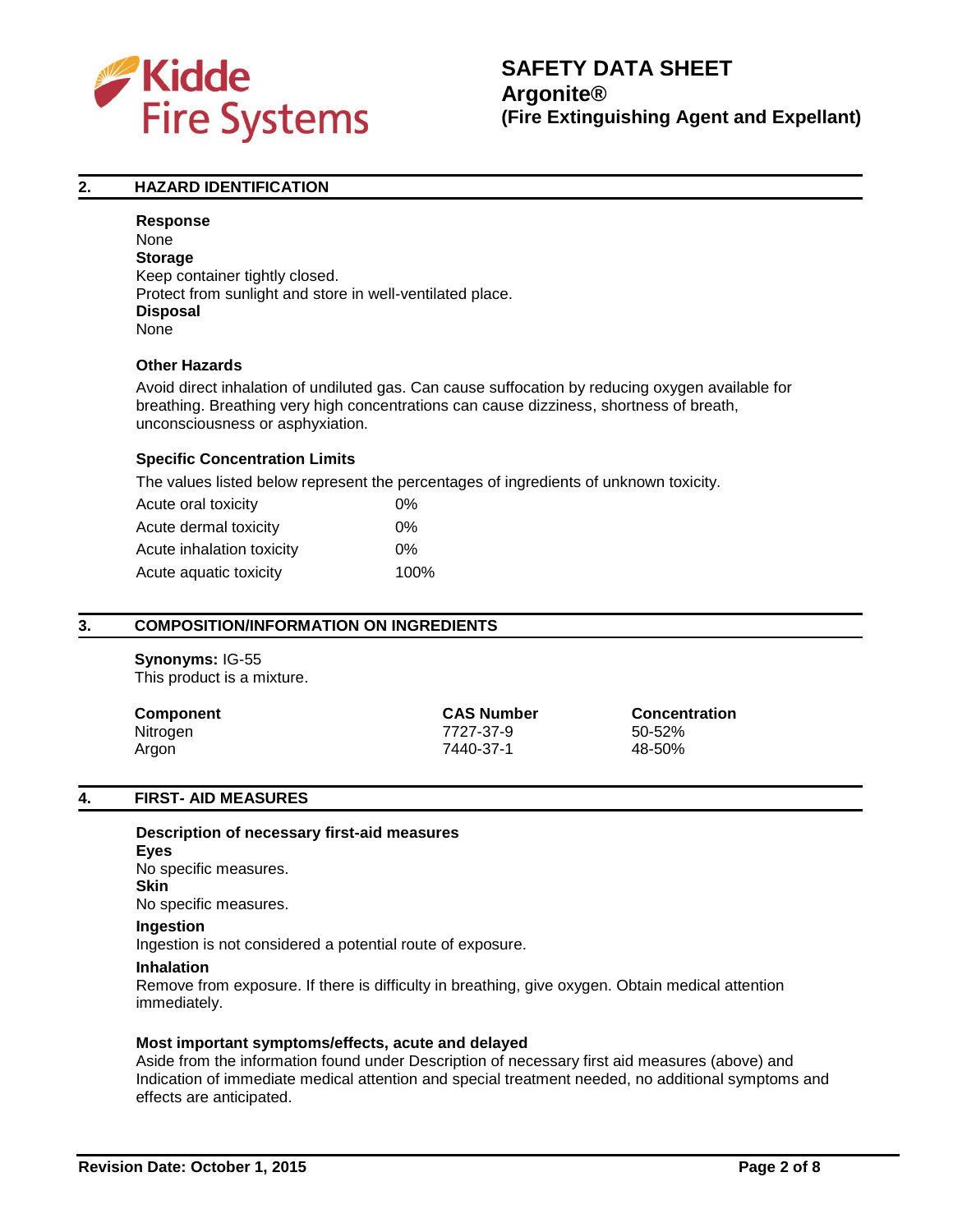

### **4. FIRST- AID MEASURES**

# **Indication of immediate medical attention and special treatment needed**

**Notes to Physicians**

Treat symptomatically.

# **5. FIRE - FIGHTING MEASURES**

#### **Suitable Extinguishing Media**

Argonite® is used as an extinguishing agent and therefore is not a problem when trying to control a blaze. Use extinguishing agent appropriate to other materials involved. Keep containers and surroundings cool with water spray as containers may rupture or burst in the heat of a fire.

#### **Specific hazards arising from the chemical**

Containers may explode in heat of fire.

#### **Special Protective Actions for Fire-Fighters**

Wear full protective clothing and self-contained breathing apparatus as appropriate for specific fire conditions.

#### **6. ACCIDENTAL RELEASE MEASURES**

#### **Personal precautions, protective equipment and emergency procedures**

Remove leaking cylinder to a safe place. Ventilate the area. Leaks inside confined spaces may cause suffocation as oxygen is displaced and should not be entered without a self-contained breathing apparatus.

#### **Environmental Precautions**

None - Material is a normal atmospheric gas.

#### **Methods and materials for containment and cleaning up** None

#### **7. HANDLING AND STORAGE**

#### **Precautions for safe handling**

Containers should be properly stored and secured to prevent falling or being knocked over. Do not drag, slide or roll containers. Do not drop containers or permit them to strike against each other. Never apply flame or localized heat directly to any part of the containers.

#### **Conditions for safe storage**

Store away from sources of heat or ignition. Storage area should be: - cool - dry - well ventilated under cover - out of direct sunlight

# **8. EXPOSURE CONTROLS/PERSONAL PROTECTION**

#### **Control parameters**

Exposure limits are listed below, if they exist.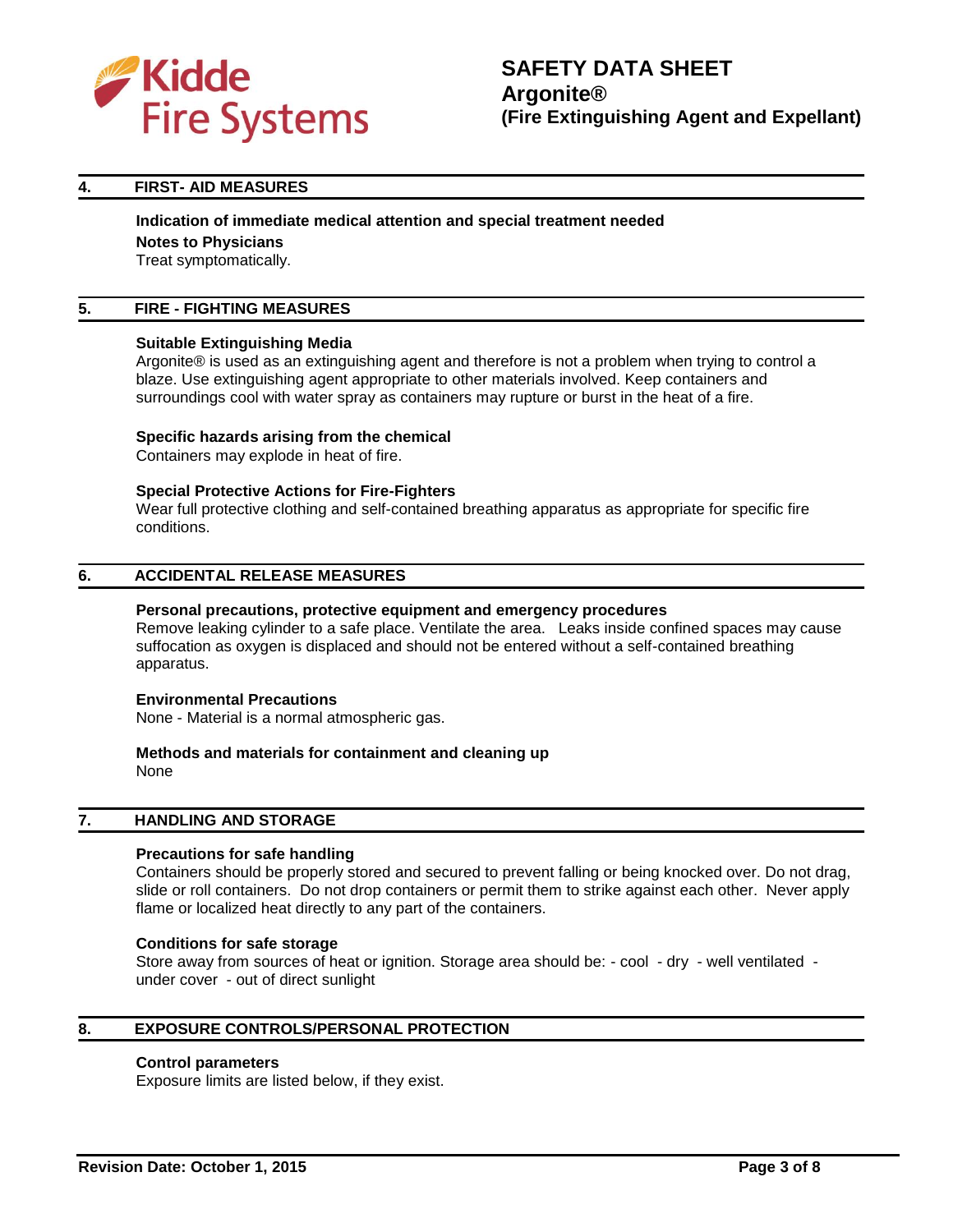

#### **8. EXPOSURE CONTROLS/PERSONAL PROTECTION**

#### **Nitrogen**

None established **Argon** None

#### **Appropriate engineering controls**

Use with adequate ventilation (natural or mechanical), especially in a confined space.

# **Individual protection measures Respiratory Protection**

Not normally required. In oxygen deficient atmospheres, use a self contained breathing apparatus, as an air purifying respirator will not provide protection.

#### **Skin Protection**

Use leather or sturdy work gloves when handling cylinders.

# **Eye/Face Protection**

Chemical goggles or safety glasses with side shields.

# **Body Protection**

Normal work wear.

### **9. PHYSICAL AND CHEMICAL PROPERTIES**

#### **Appearance**

| <b>Physical State</b>             | Compressed gas                                                                       |
|-----------------------------------|--------------------------------------------------------------------------------------|
| Color                             | <b>Colorless</b>                                                                     |
| Odor                              | None                                                                                 |
| <b>Odor Threshold</b>             | Not applicable                                                                       |
| рH                                | Not applicable                                                                       |
| <b>Gas Density</b>                | 0.088 lb/ft <sup>3</sup> at 70°F (1.41 kg/m <sup>3</sup> at 21°C), at 1 atm pressure |
| <b>Boiling Range/Point (°C/F)</b> | $-190.1/-310.18$                                                                     |
| <b>Melting Point (°C/F)</b>       | No data available                                                                    |
| Flash Point (PMCC) (°C/F)         | Not flammable                                                                        |
| <b>Vapor Pressure</b>             | No data available                                                                    |
| <b>Evaporation Rate (BuAc=1)</b>  | Not applicable                                                                       |
| <b>Solubility in Water</b>        | Negligible                                                                           |
| Vapor Density (Air = 1)           | 1.17                                                                                 |
| <b>VOC (%)</b>                    | Not applicable                                                                       |
| <b>Partition coefficient (n-</b>  | No data available                                                                    |
| octanol/water)                    |                                                                                      |
| <b>Viscosity</b>                  | Not applicable                                                                       |
| <b>Auto-ignition Temperature</b>  | Not applicable                                                                       |
| <b>Decomposition Temperature</b>  | Not applicable                                                                       |
| <b>Upper explosive limit</b>      | Not applicable                                                                       |
| Lower explosive limit             | Not applicable                                                                       |
| Flammability (solid, gas)         | Not flammable                                                                        |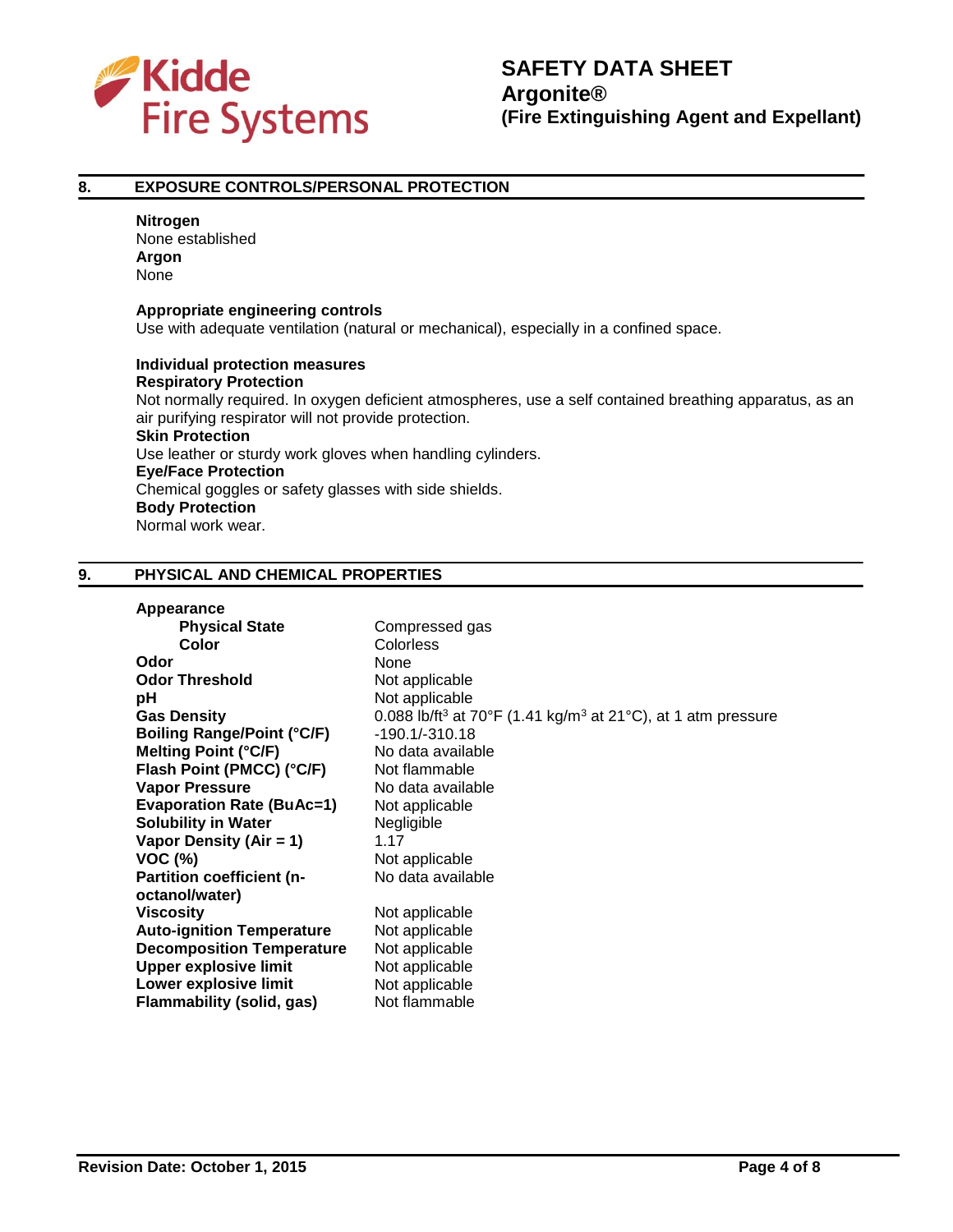

# **10. STABILITY AND REACTIVITY**

#### **Reactivity**

Containers may rupture or explode if exposed to heat.

#### **Chemical Stability**

Stable under normal conditions.

#### **Possibility of hazardous reactions**

Hazardous polymerization will not occur.

#### **Conditions to Avoid**

None known

**Incompatible Materials** None known

**Hazardous Decomposition Products** None

### **11. TOXICOLOGICAL INFORMATION**

#### **Acute Toxicity** Simple asphyxiant.

# **Specific Target Organ Toxicity (STOT) – single exposure**

Exposure to Argonite gas at high concentrations can cause suffocation by reducing oxygen available for breathing. Breathing very high concentrations can cause dizziness, shortness of breath, unconsciousness or asphyxiation.

**Specific Target Organ Toxicity (STOT) – repeat exposure**

No data available.

#### **Serious Eye damage/Irritation**

No data available.

# **Skin Corrosion/Irritation**

No data available.

#### **Respiratory or Skin Sensitization** No data available.

#### **Carcinogenicity**

Not considered carcinogenic by NTP, IARC, and OSHA.

# **Germ Cell Mutagenicity**

No data available.

# **Reproductive Toxicity**

No data available.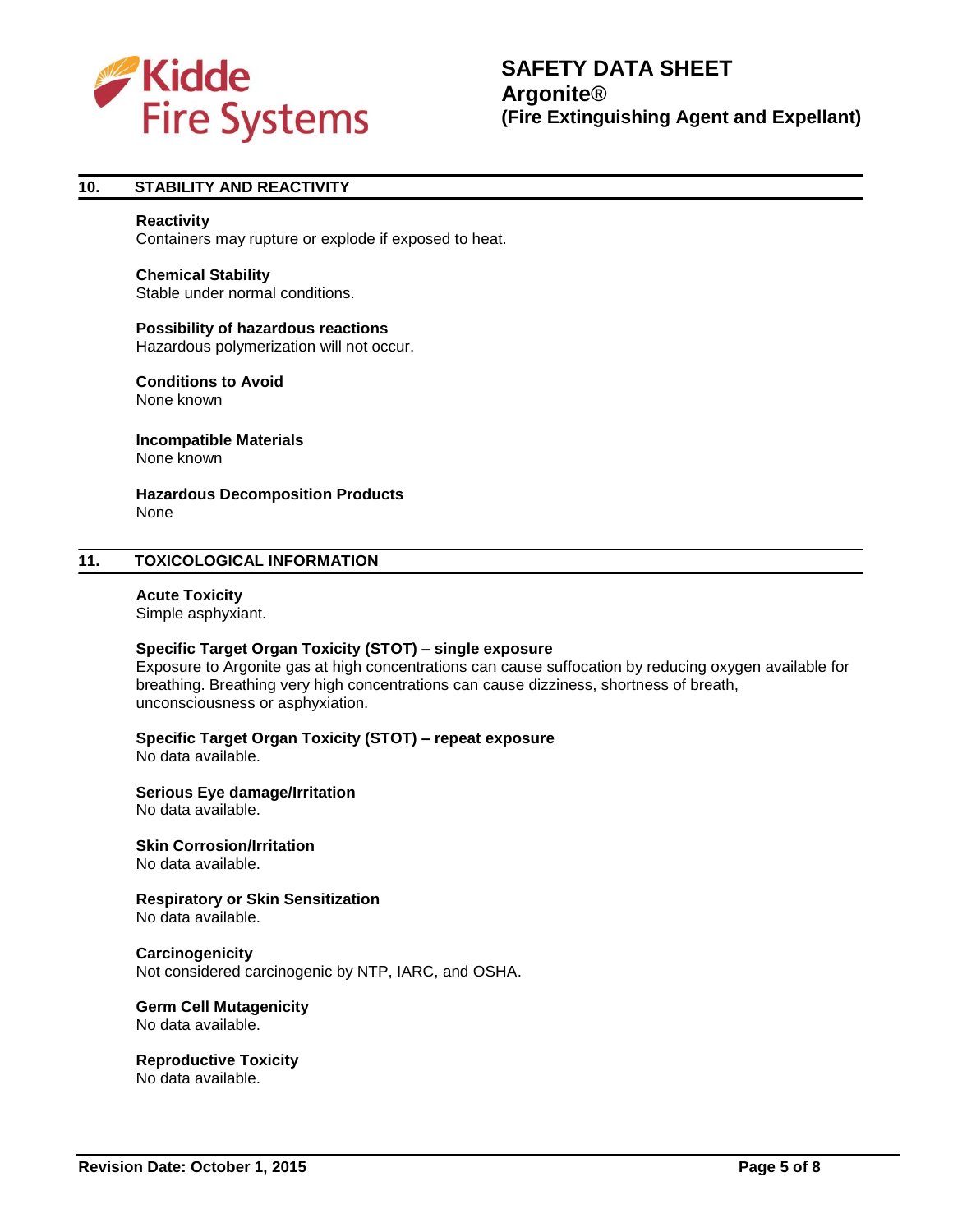

# **11. TOXICOLOGICAL INFORMATION**

#### **Aspiration Hazard**

Not an aspiration hazard.

#### **12. ECOLOGICAL INFORMATION**

#### **Ecotoxicity**

No data available

#### **Mobility in soil**

Nitrogen and argon occur naturally in the atmosphere.

#### **Persistence/Degradability**

Nitrogen and argon occur naturally in the atmosphere.

#### **Bioaccumulative Potential**

Nitrogen and argon occur naturally in the atmosphere.

#### **Other adverse effects**

No relevant studies identified.

# **13. DISPOSAL CONSIDERATIONS**

#### **Disposal Methods**

Dispose of container in accordance with all applicable local and national regulations. Do not cut puncture or weld on or near to the container. If spilled, contents will vaporize to the atmosphere.

### **14. TRANSPORT INFORMATION**

Safety Data Sheet information is intended to address a specific material and not various forms or states of containment.

| <b>Pressurized Containers</b>   |                                                                     |
|---------------------------------|---------------------------------------------------------------------|
| <b>DOT CFR 172.101 Data</b>     | Compressed Gas, n.o.s., (50% Argon, 50% Nitrogen), (2.2),<br>UN1956 |
| <b>UN Proper Shipping Name</b>  | Compressed Gas, n.o.s., (50% Argon, 50% Nitrogen)                   |
| <b>UN Class</b>                 | (2.2)                                                               |
| <b>UN Number</b>                | UN1956                                                              |
| <b>UN Packaging Group</b>       | Not applicable                                                      |
| <b>Classification for AIR</b>   | Consult current IATA Regulations prior to shipping by air.          |
| <b>Transportation (IATA)</b>    |                                                                     |
| <b>Classification for Water</b> | Consult current IMDG Regulations prior to shipping by water.        |
| <b>Transport IMDG</b>           |                                                                     |

This section is believed to be accurate at the time of preparation. It is not intended to be a complete statement or summary of the applicable laws, rules, or hazardous material regulations, and is subject to change. Users have the responsibility to confirm compliance with all laws, rules, and hazardous material regulations in effect at the time of shipping.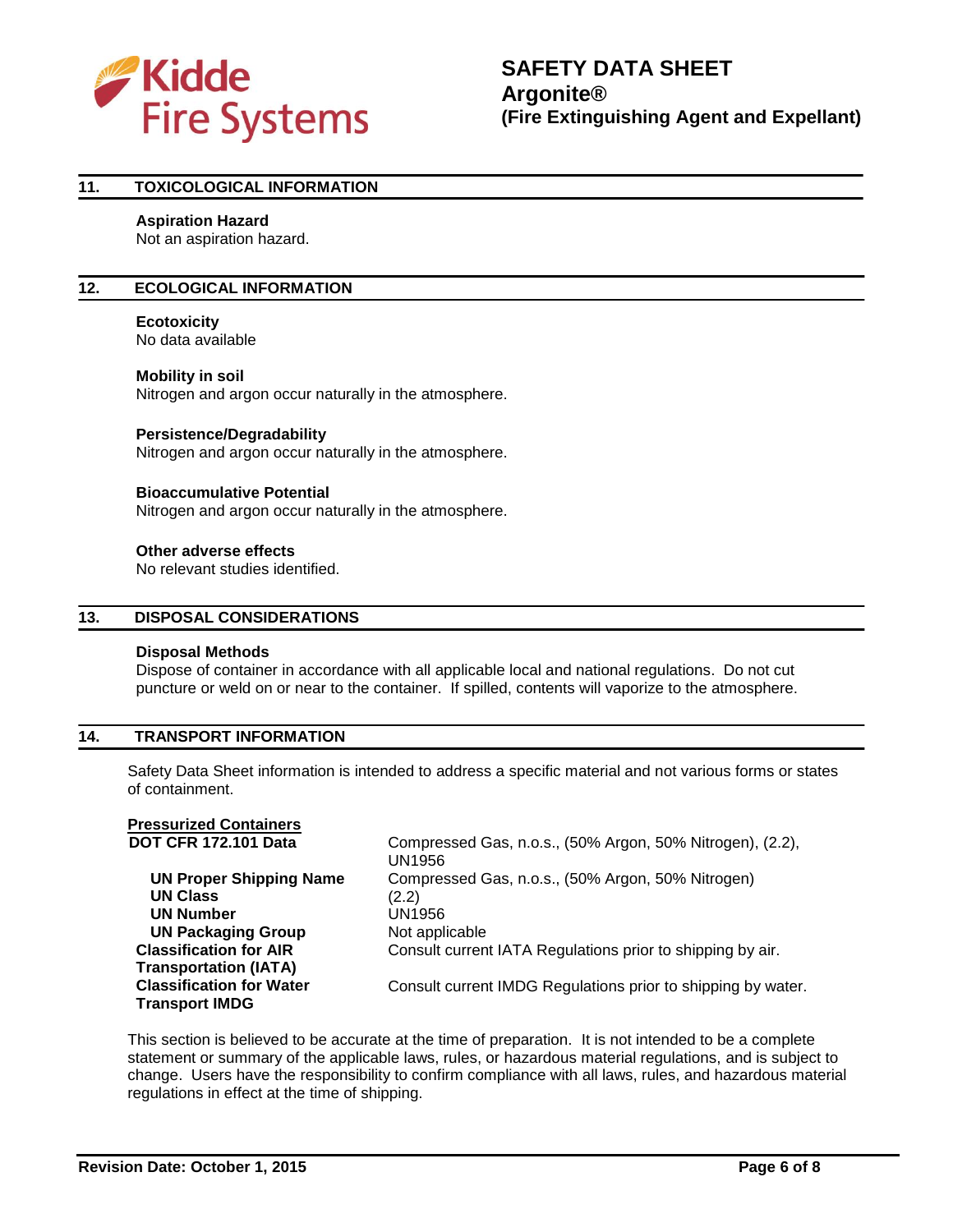

### **15. REGULATORY INFORMATION**

#### **United States TSCA Inventory**

All components of this product are in compliance with the inventory listing requirements of the US Toxic Substance Control Act (TSCA) Chemical Substance Inventory.

#### **Canada DSL Inventory**

All ingredients in this product have been verified for inclusion on the Domestic Substance List (DSL).

#### **SARA Title III Sect. 311/312 Categorization**

Pressure Hazard

#### **SARA Title III Sect. 313**

This product does not contain any chemicals listed in Section 313 at or above de minimis concentrations.

#### **16. OTHER INFORMATION**

#### **NFPA Ratings**

NFPA Code for Health - 0 NFPA Code for Flammability - 0 NFPA Code for Reactivity - 0 NFPA Code for Special Hazards – None

#### **HMIS Ratings**

HMIS Code for Health - 0 HMIS Code for Flammability - 0 HMIS Code for Physical Hazard - 0 HMIS Code for Personal Protection - See Section 8 \*Chronic

### **Legend**

ACGIH: American Conference of Governmental Industrial Hygienists CAS: Chemical Abstracts Service IARC: International Agency for Research on Cancer LCLo: Lethal concentration low N/A: Denotes no applicable information found or available NTP: National Toxicology Program OSHA: Occupational Safety and Health Administration PEL: Permissible Exposure Limit SDS: Safety Data Sheet STEL: Short Term Exposure Limit TLV: Threshold Limit Value

Revision Date: October 1, 2015 Replaces: April 10, 2015 Changes made: Update to Section 14.

#### **Information Source and References**

This SDS is prepared by Hazard Communication Specialists based on information provided by internal company references.

**Prepared By:** EnviroNet LLC.